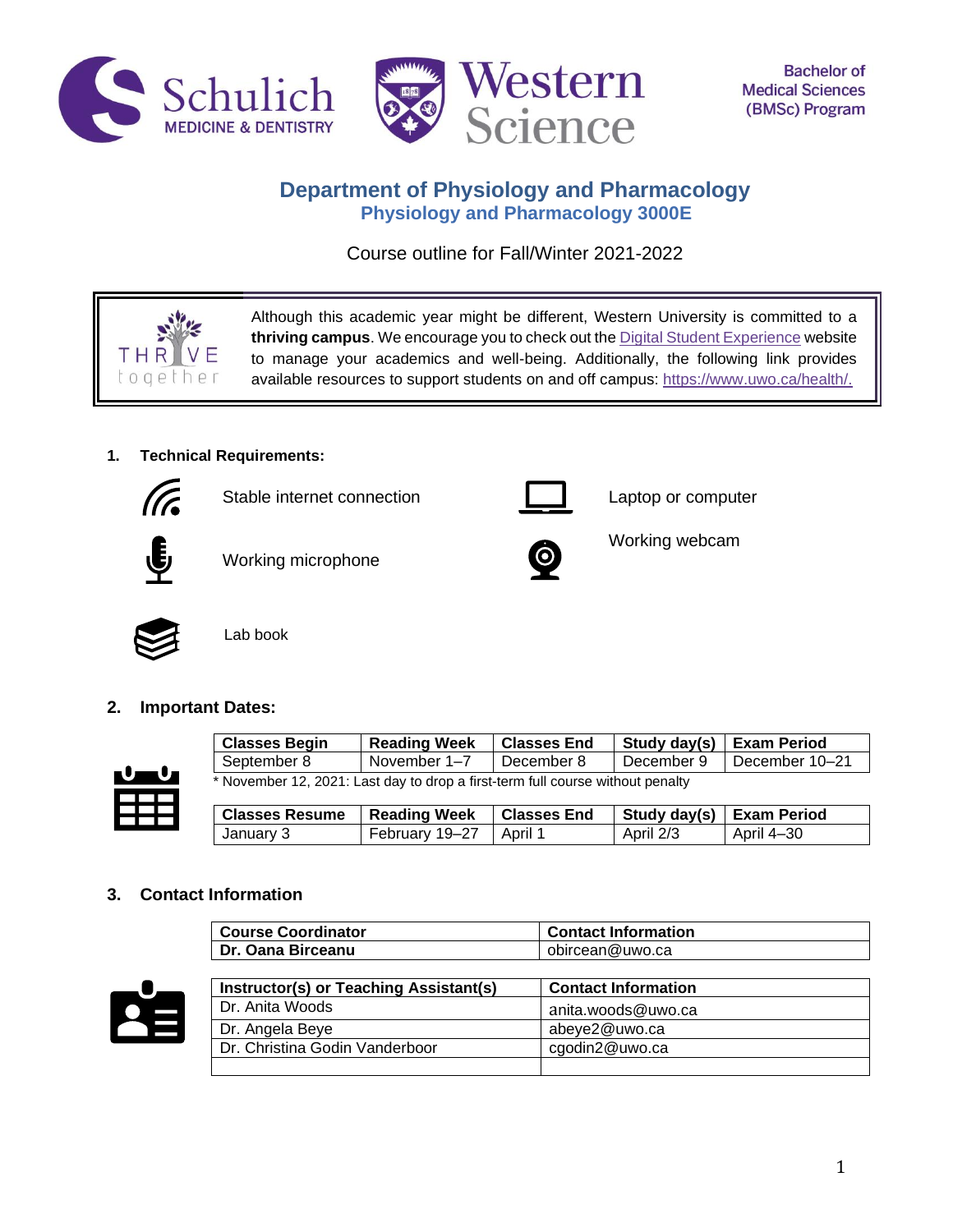### **4. Course Description and Design**



### **Delivery Mode:** in person with online components

Almost all our knowledge of physiology and pharmacology is based on the results of laboratory experiments. It was through carefully designed experiments that most of the information presented in lecture (Physiology 3120, 3140a and Pharmacology 3620) was obtained. The same experimental approach is being used to solve the many remaining mysteries about how the body works and how diseases are treated with medications. We believe that to thoroughly understand the science of physiology and pharmacology, one must understand the experimental basis. This course is targeted at learning the scientific method along with data analysis, which is applied in both disciplines of physiology and pharmacology. Therefore, the laboratory exercises are a fundamental part of the study of physiology and/or pharmacology.

#### **Course delivery with respect to the COVID-19 pandemic**

Although the intent is for this course was to be delivered in-person, the changing COVID-19 landscape may necessitate some or all of the course to stay online, either synchronously (i.e., at the times indicated in the timetable) or asynchronously (e.g., posted on OWL for students to view at their convenience). The grading scheme will not change. Any assessments affected will be conducted online as determined by the course instructor.

When deemed necessary, tests and examinations in this course will be conducted using a remote proctoring service. More information about this remote proctoring service, including technical requirements, is available on Western's Remote Proctoring website at[:https://remoteproctoring.uwo.ca](https://remoteproctoring.uwo.ca/)

### **Overall Objectives:** These laboratory exercises will

- 1. illustrate the use of the scientific method, and the nature, complex and endless variability in scientific research.
- 2. demonstrate the physiological/pharmacological processes studied in class as they apply to a living organism or cell.
- 3. emphasize the limitations that exist in the methods used in scientific investigation and appreciate as science students, that one must continue to critically evaluate the material presented in lectures and textbooks.

**Prerequisites**: Biochemistry 2280A; either Chemistry 2213A or 2273A; one of Physics 1028A/B, 1301A/B or 1501A/B and one of Physics 1029A/B, 1302A/B or 1502A/B; and 1.0 course from: Applied Mathematics 1201A/B, 1413, Calculus 1000A/B or 1500A/B, Calculus 1301A/B or 1501A/B, Mathematics 1600A/B. A minimum average of 75% in the previous year is required. Open only to students who are registered in Years 3 or 4. **Corequisite(s):** N/A

**Antirequisites:** The former Physiology 3130z or Pharmacology 3580z. **Pre-or Corequisite(s):** Either Physiology 3120 or Pharmacology 3620. **Extra Information:** 3 laboratory hours, 1.0 course.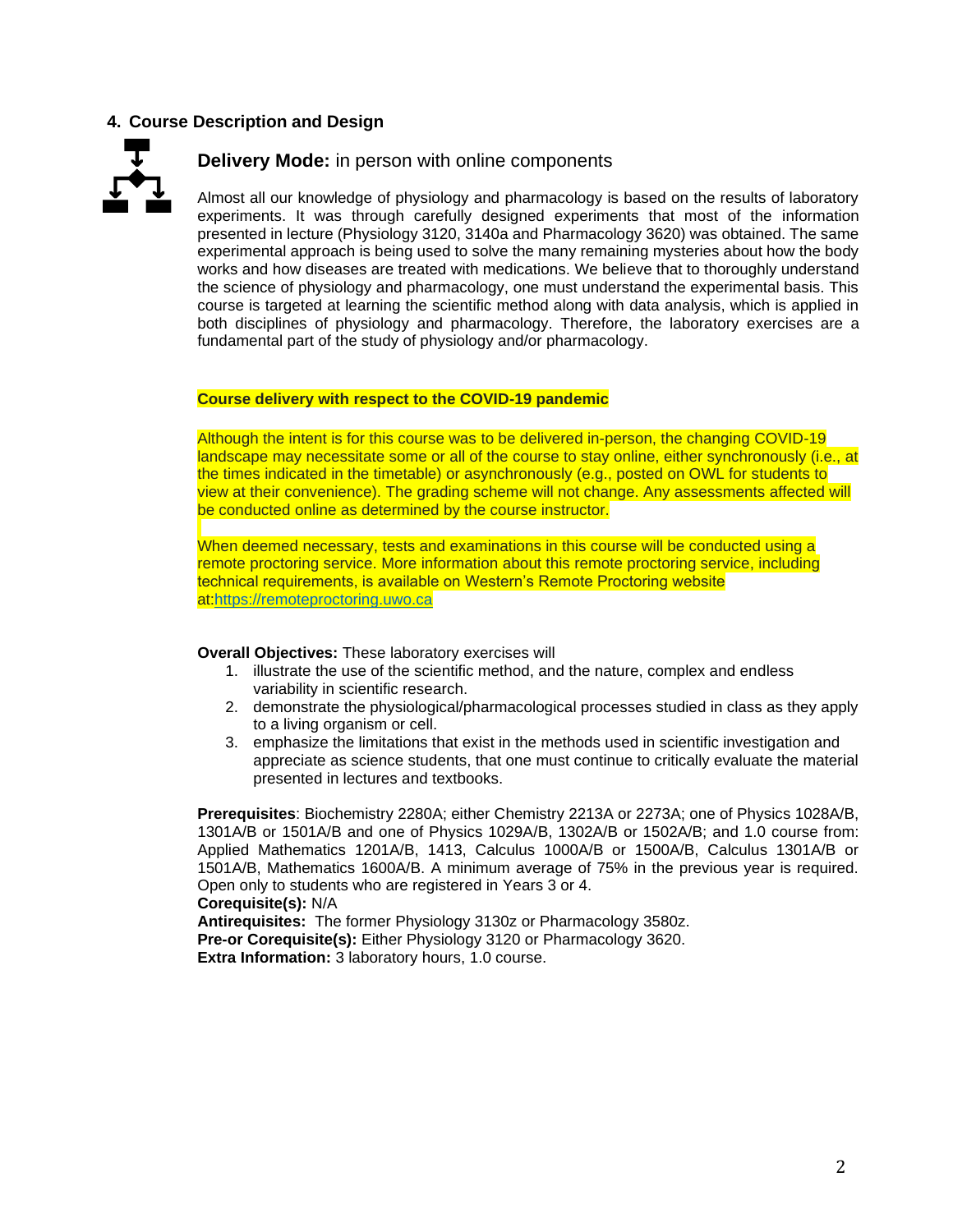## **Timetabled Sessions**

| <b>Component</b>                 | Date(s)     | Time               |
|----------------------------------|-------------|--------------------|
| In person                        | Tues/Wed    | $1:30 - 4:30$ p.m. |
| Virtual (synchronous) - when not | Tues/Wed    | $1:30 - 4:30$ p.m. |
| in person                        |             |                    |
| Virtual (asynchronous)           | As required |                    |

- **Asynchronous pre-work must be completed prior to synchronous and in-person sessions, as required (a schedule on OWL is set up for you by the instructor)**
- **Attendance at sessions is required**
- **Missed work should be completed within 24 hours – add info here about missed work with a medical form**
- **A recording will be provided of the synchronous sessions**

All course material will be posted to OWL: http://owl.uwo.ca. Any changes will be indicated on the OWL site and discussed with the class.

If students need assistance, they can seek support on the [OWL Help page.](https://owlhelp.uwo.ca/students/index.html) Alternatively, they can contact the [Western Technology Services Helpdesk.](https://wts.uwo.ca/helpdesk/) They can be contacted by phone at 519- 661-3800 or ext. 83800.

[Google Chrome](https://www.google.ca/chrome/?brand=CHBD&gclid=CjwKCAjwxLH3BRApEiwAqX9arfg8JaH6fWGASk9bHTkfW_dyBir93A1-TliP-7u1Kguf-WZsoGAPhBoC9NYQAvD_BwE&gclsrc=aw.ds) and Safari are the preferred browsers to optimally use OWL; update your browsers frequently. Students interested in evaluating their internet speed, please click [here.](https://www.google.com/search?q=internet+speed+test+google&rlz=1C5CHFA_enCA702CA702&oq=internet+speed+test+google&aqs=chrome..69i57j0l7.3608j0j4&sourceid=chrome&ie=UTF-8)

### **5. Learning Outcomes**



Upon successful completion of this course, students will be able to:

- develop a hypothesis and design an experiment with appropriate controls to test the hypothesis
- organize, analyze and interpret scientific data, using appropriate experimental and mathematical tools
- select the correct statistical test and apply it to a given data set
- communicate experimental findings, data and concepts effectively to a diverse audience utilizing a range of formats such as laboratory reports, scientific posters and oral presentations
- work and learn in both individual and collaborative ways, with others of diverse abilities
- demonstrate an ethical approach to physiological and pharmacological research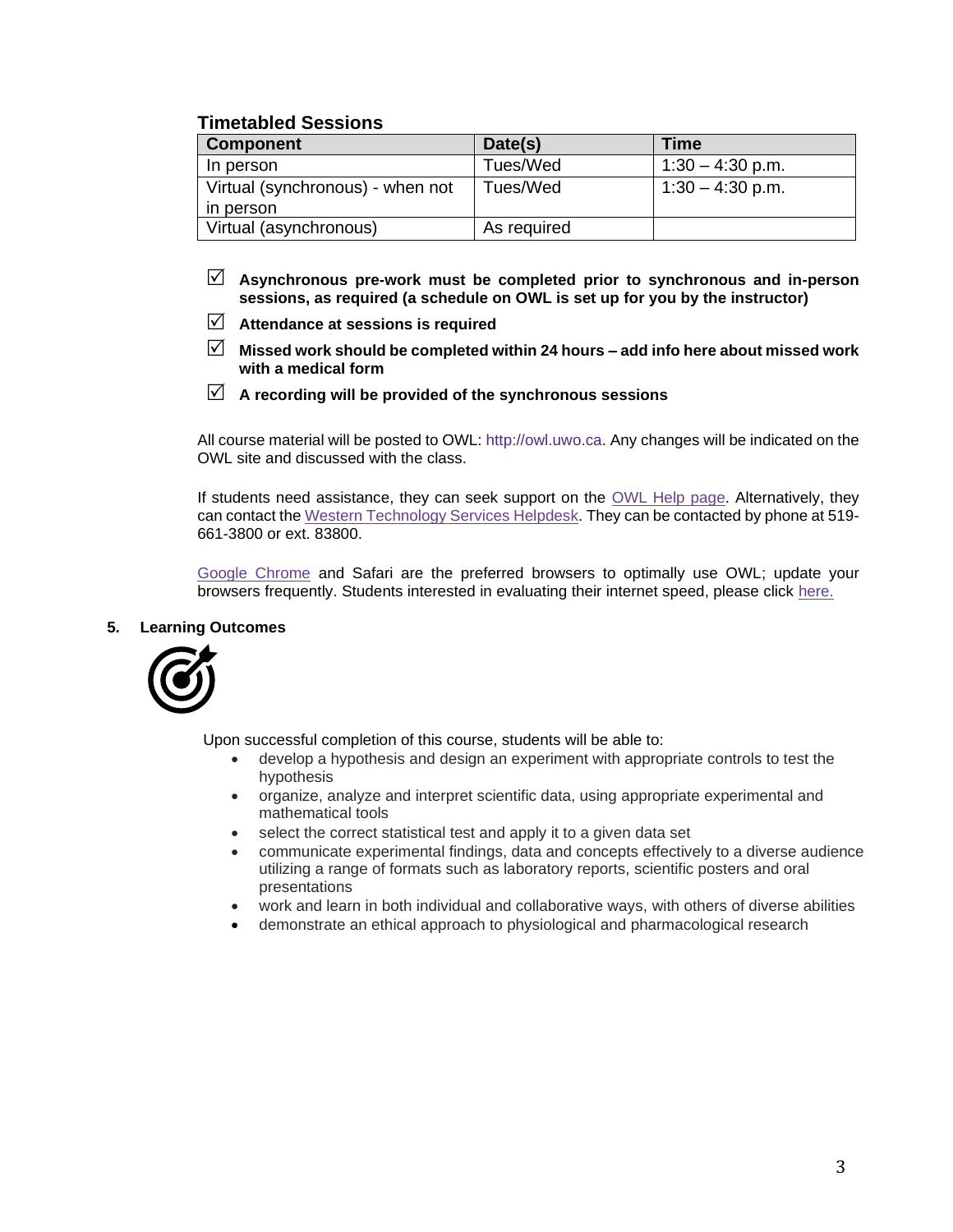**6. Course Content and Schedule (refer to weekly schedule on OWL)**



**FALL TERM**

| <b>Fall Term</b> |               |                                                                        |                                    |
|------------------|---------------|------------------------------------------------------------------------|------------------------------------|
| <b>Term Week</b> | <b>Dates</b>  | <b>Rotation-Week:</b><br><b>Topic</b>                                  | <b>Instructors/Term test dates</b> |
| $\mathbf 1$      | Sept 7, 8     | R <sub>1</sub> -W <sub>1</sub> : No class                              | Multiple instructors and TAs       |
| $\overline{2}$   | Sept 14, 15   | R1-W2: Welcome<br>and intro lecture;<br>Q&A                            | $\alpha$                           |
| 3                | Sept 21, 22   | R1-W3: Building a<br>standard curve 1                                  | $\alpha$                           |
| 4                | Sept 28, 29   | R1-W4: Building a<br>standard curve 2                                  | $\alpha$                           |
| 5                | Oct 5, 6      | R1-W5: Experiments                                                     | $\alpha$                           |
| 6                | Oct 12, 13    | R1-W6: Experiments                                                     | $\alpha$                           |
| $\overline{7}$   | Oct 19, 20    | R1-W7: Data analysis<br>and report guidelines                          | $\alpha$                           |
| 8                | Oct 26, 27    | R1-W8: Feedback<br>and writing time; Lab<br>book due for marking       | $\alpha$                           |
| 9                | Nov 1-5       | <b>Reading Week</b>                                                    | N/A                                |
| 10               | Nov 9, 10     | R2-W1: Experiment<br>background &<br>hypothesis<br>generation          | $\alpha$                           |
| 11               | Nov 16, 17    | R2-W2: Experiments                                                     | $\alpha$                           |
| 12               | Nov 23, 24    | R2-W3: Data<br>analysis, Poster<br>guidelines                          | $\alpha$                           |
| 13               | Nov 30, Dec 1 | R2-W4: work on<br>poster                                               | Term test 1 on Dec 3rd, 2021       |
| 14               | Dec 7, 8      | R2-W5 poster<br>presentation (virtual);<br>Lab book due for<br>marking | $\Omega$                           |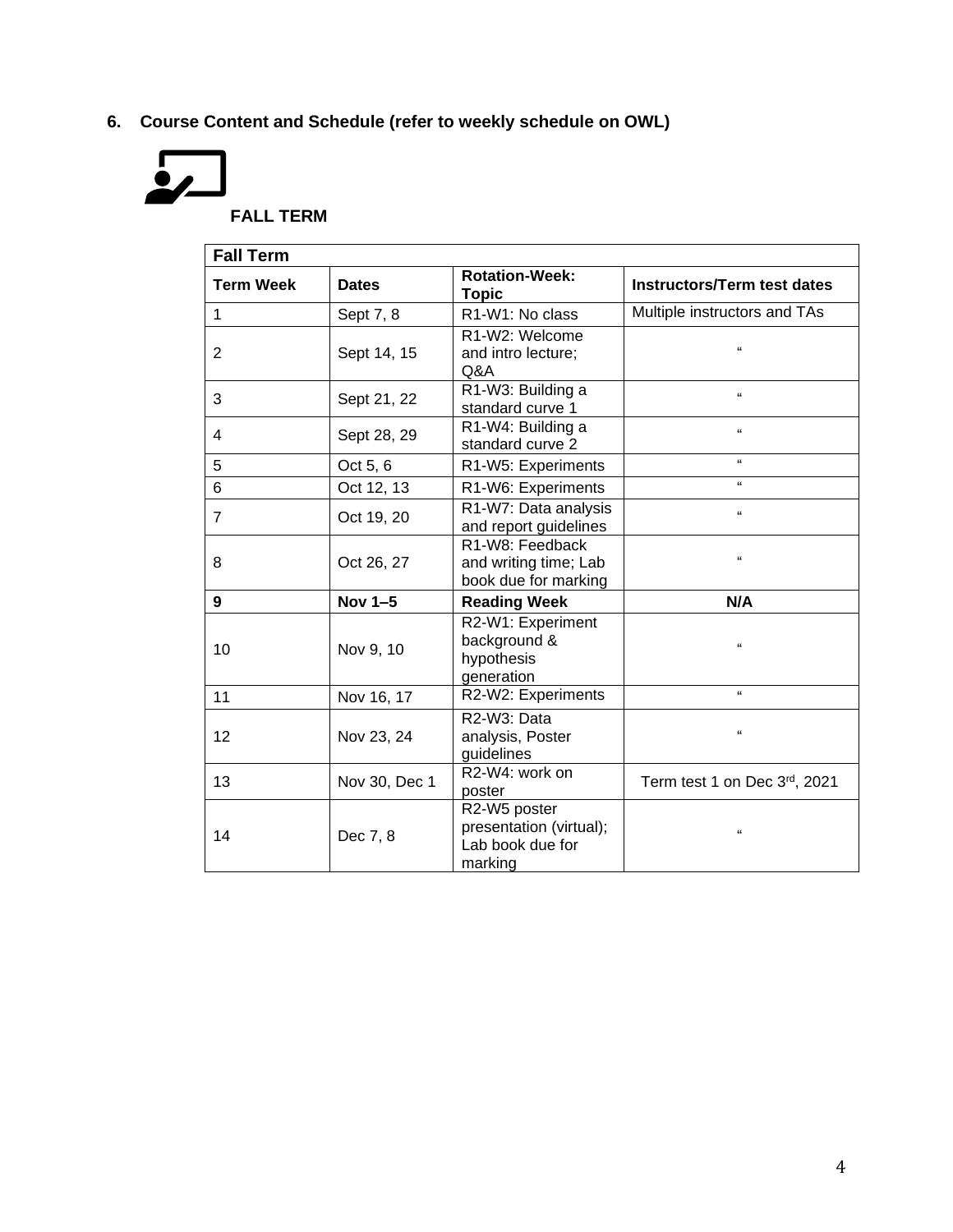

| <b>Winter Term</b> |              |                                                                                |                                          |
|--------------------|--------------|--------------------------------------------------------------------------------|------------------------------------------|
| Week               | <b>Dates</b> | <b>Topic</b>                                                                   | <b>Instructor</b>                        |
|                    | Jan 4, 5     | <b>No class</b>                                                                | N/A                                      |
| 1                  | Jan 11, 12   | R3-W1: Exp<br>background and<br>hypothesis generation<br>- virtual             | Various - virtual                        |
| 2                  | Jan 18, 19   | R3-W2: Experiments                                                             | $\alpha$                                 |
| 3                  | Jan 25, 26   | R3-W3: Experiments                                                             | $\alpha$                                 |
| $\overline{4}$     | Feb 1, 2     | R3-W4: Data analysis                                                           | $\alpha$                                 |
| 5                  | Feb 8, 9     | R3-W5: Data analysis<br>Long-report guidelines                                 | $\alpha$                                 |
| 6                  | Feb 15, 16   | R3-W6: writing<br>feedback; Lab book<br>due for marking                        | $\alpha$                                 |
| $\overline{7}$     | Feb 21-25    | <b>Reading Week</b>                                                            | N/A                                      |
| 8                  | Mar 1, 2     | R4-W1: Exp<br>background and hypo<br>generation - virtual                      |                                          |
| 9                  | Mar 8, 9     | R4-W2: Experiments                                                             | $\alpha$                                 |
| 10                 | Mar 15, 16   | R4-W3: Experiments                                                             | $\alpha$                                 |
| 11                 | Mar 22, 23   | R4-W4: Experiments                                                             | Term test 2 on Mar 25 <sup>th</sup> 2022 |
| 12                 | Mar 29, 30   | R4-W5: data analysis<br>and presentation prep                                  | $\mathbf{a}$                             |
| 13                 | April 5, 6   | R4-W6: Presentations<br>(virtual or in person);<br>Lab book due for<br>marking | $\mathbf{G}$                             |

## **7. Participation and Engagement**



- $\triangledown$  Students will only be allowed in the laboratory if they have appropriate PPE: lab coat, goggles/safety glasses and a mask.
- $\boxdot$  Students are expected to participate and engage with content as much as possible, for both in person and virtual work (synchronous and asynchronous)
- $\boxdot$  Students can participate during online sessions or post questions after watching the recording
- $\boxdot$  Students can also participate by interacting in the forums with their peers and instructors
- $\boxdot$  Given the current uncertainties, please be prepared to switch completely to online delivery of the course with short notice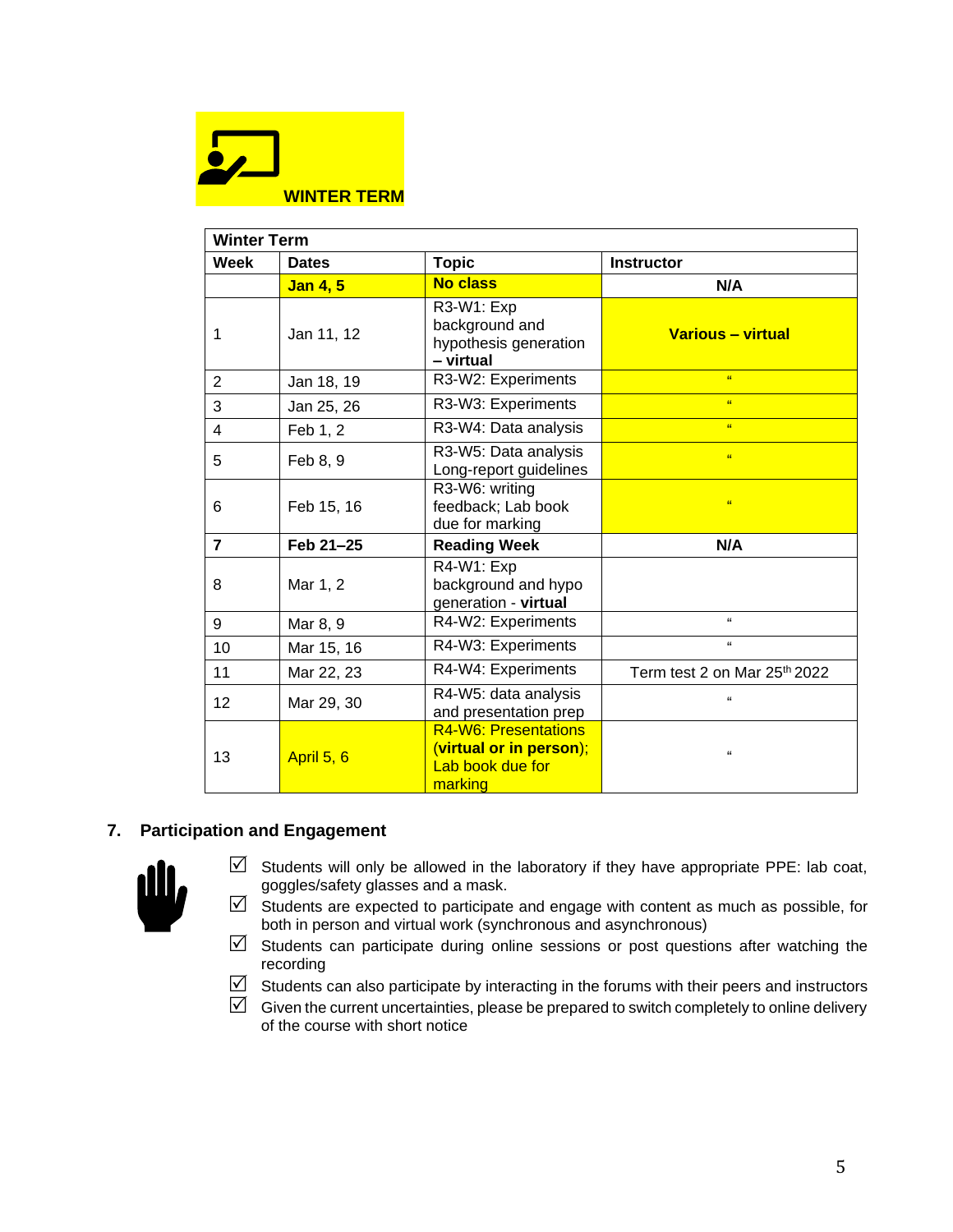### **8. Evaluation**

Below is the evaluation breakdown for the course. Any deviations will be communicated.

| <b>Assessment</b>                  | Format             | Weighting | Due Date                                                |
|------------------------------------|--------------------|-----------|---------------------------------------------------------|
| Online serial                      | Online assignment  | 2.5%      | Oct 1 <sup>st</sup> at 6:00 p.m.                        |
| dilution activity                  |                    |           |                                                         |
| Online stats module                | Online assignment  | 2.5%      | Oct 8 <sup>th</sup> at 6:00 p.m.                        |
| Toolbox 1                          | Online assignment  | 2.5%      | October 29th at 6:00                                    |
|                                    |                    |           | p.m.                                                    |
| Toolbox 2                          | Online assignment  | 2.5%      | October 29th at 6:00                                    |
|                                    |                    |           | p.m.                                                    |
| Toolbox 3                          | Online assignment  | 2.5%      | October 29th at 6:00                                    |
|                                    |                    |           | p.m.                                                    |
| R1: short report                   | Written assignment | 10%       | October 29th at 6:00                                    |
|                                    |                    |           | p.m.                                                    |
| Lab book*                          | Written            | 1.25%     | October 29th 12:00                                      |
|                                    |                    |           | p.m.                                                    |
| <b>Total R1</b>                    |                    | 23.75%    |                                                         |
| R2 lay summary                     | Written assignment | 5%        | Nov 26 <sup>th</sup> at 6:00                            |
|                                    |                    |           | p.m.                                                    |
| R <sub>2</sub> poster              | Online 3 min video | 10%       | Upload by Dec 7                                         |
| presentations                      | - conference style |           | (G2)/Dec 8 (Gr1) at                                     |
|                                    |                    |           | 12:00 p.m.                                              |
| Lab book*                          | Written            | 1.25%     | Dec 10 <sup>th</sup> at 12:00                           |
|                                    |                    |           | p.m.                                                    |
| <b>Total R2</b>                    |                    | 16.25%    |                                                         |
| <b>TERM TEST 1</b>                 | <b>Written</b>     | 10%       | Dec 3rd Time TBD                                        |
|                                    |                    |           |                                                         |
| Rotation 3 long                    | Written report     | 20%       | Feb 18 <sup>th</sup> at 6:00                            |
| report                             |                    |           | p.m.                                                    |
| Lab book*                          | Written            | 1.25%     | Feb 18 <sup>th</sup> at 12:00                           |
| <b>Total R3</b>                    |                    |           | p.m.                                                    |
|                                    |                    | 21.25%    |                                                         |
| Rotation 4 online<br>presentations | Oral presentations | 17.5%     | April 5 <sup>th</sup> (G2)/Apr 6 <sup>th</sup><br>(Gr1) |
| Lab book*                          | Written            | 1.25%     | April 8 <sup>th</sup> at 12:00                          |
|                                    |                    |           | p.m.                                                    |
| <b>Total R4</b>                    |                    | 18.75%    |                                                         |
| <b>TERM TEST 2</b>                 | <b>Written</b>     | 10%       | March 25th Time<br><b>TBD</b>                           |
| <b>COURSE TOTAL</b>                |                    | 100%      |                                                         |

 **\*Students are responsible for buying their own lab books and brining them to the laboratory for note taking and evaluations**.

- $\boxtimes$  All assignments are due as specified.
- $\triangledown$  Written assignments will be submitted to Turnitin (statement in policies below).
- $\boxtimes$  Students will have unlimited submissions to Turnitin. Submission to the actual assignment can only be made once, when confident with the writing originality.
- $\boxtimes$  Rubrics will be used to evaluate assessments and will be posted with the instructions.
- $\boxtimes$  A student may not receive the same grade as their group members if it is determined that the distribution of work was not equal.
- $\triangledown$  After an assessment is returned, students should wait 24 hours to digest feedback before contacting their evaluator; to ensure a timely response, reach out within 7 days.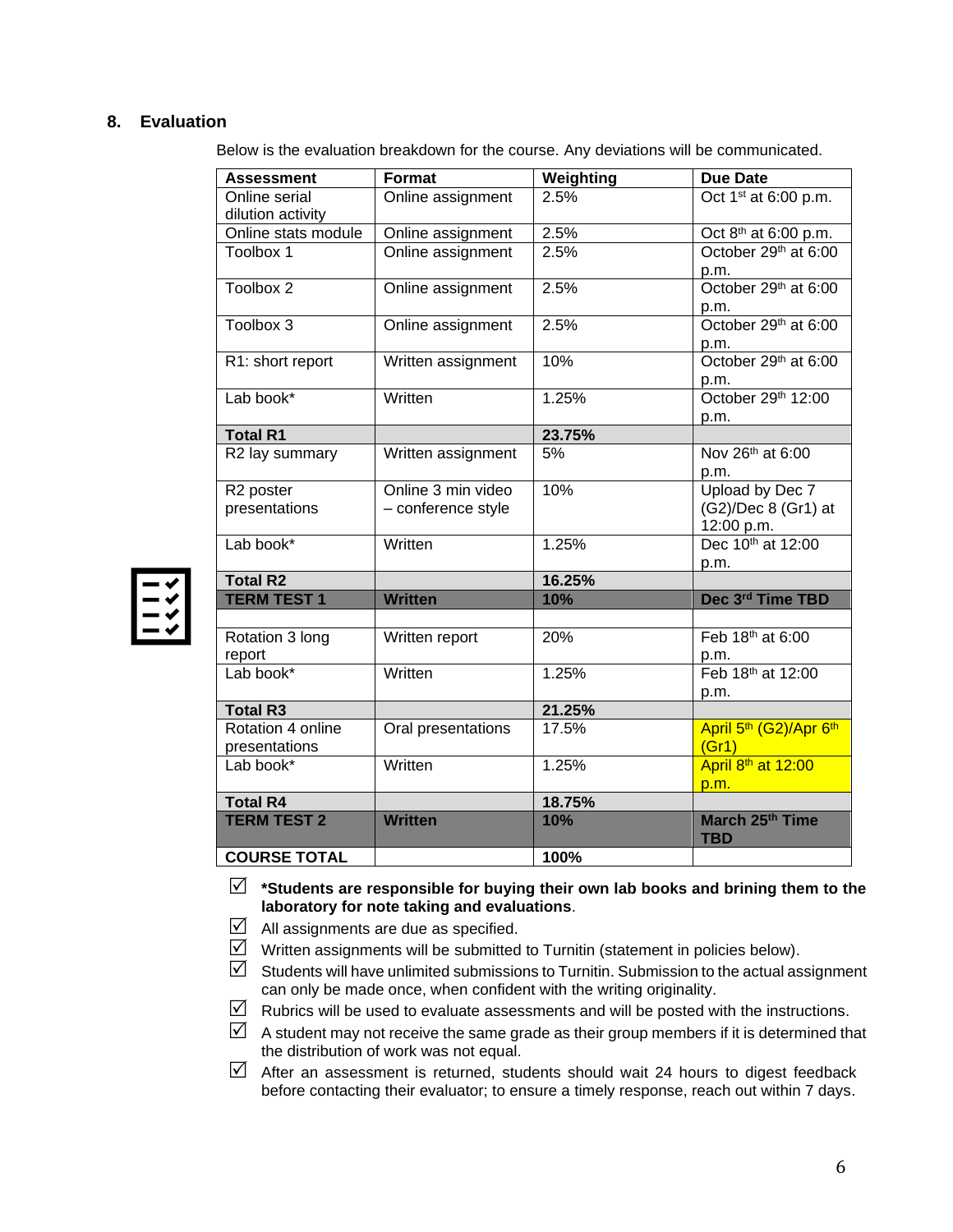Click [here](https://www.westerncalendar.uwo.ca/PolicyPages.cfm?Command=showCategory&PolicyCategoryID=5&SelectedCalendar=Live&ArchiveID=#SubHeading_73) for a detailed and comprehensive set of policies and regulations concerning examinations and grading. The table below outlines the University-wide grade descriptors.

| A+ | $90 - 100$ | One could scarcely expect better from a student at this level   |
|----|------------|-----------------------------------------------------------------|
| A  | 80-89      | Superior work which is clearly above average                    |
| B  | 70-79      | Good work, meeting all requirements, and eminently satisfactory |
| C. | 60-69      | Competent work, meeting requirements                            |
| D  | $50 - 59$  | Fair work, minimally acceptable                                 |
| E  | below 50   | Fail                                                            |

### **Information about late or missed evaluations:**

- $\boxtimes$  Late assessments without self-reported absences or accommodation will be subject to a late penalty of 10 %/day
- $\boxtimes$  Late assessments with self-reported absences or accommodation should be submitted within 24 hours of the end of the self-report or accommodation (e.g., due Friday 6:00 pm; self-report covers Sat-Sun; new deadline is Mon by 6:00 p.m. pm OR 24 hours after the end of the accommodation period)
- $\boxtimes$  An assessment cannot be submitted after it has been returned to the class. The weight will be transferred in full to the next similar assessment (e.g. is term test 1 is missed, its weight is transferred to term test 2)
- $\boxtimes$  OPTION 2: In case a laboratory is missed if the student does not pass the Covid selfassessment questionnaire, the group members will share the information with the student who missed the class on that specific day. This also applies if the student has to self-isolate and miss class for two consecutive weeks.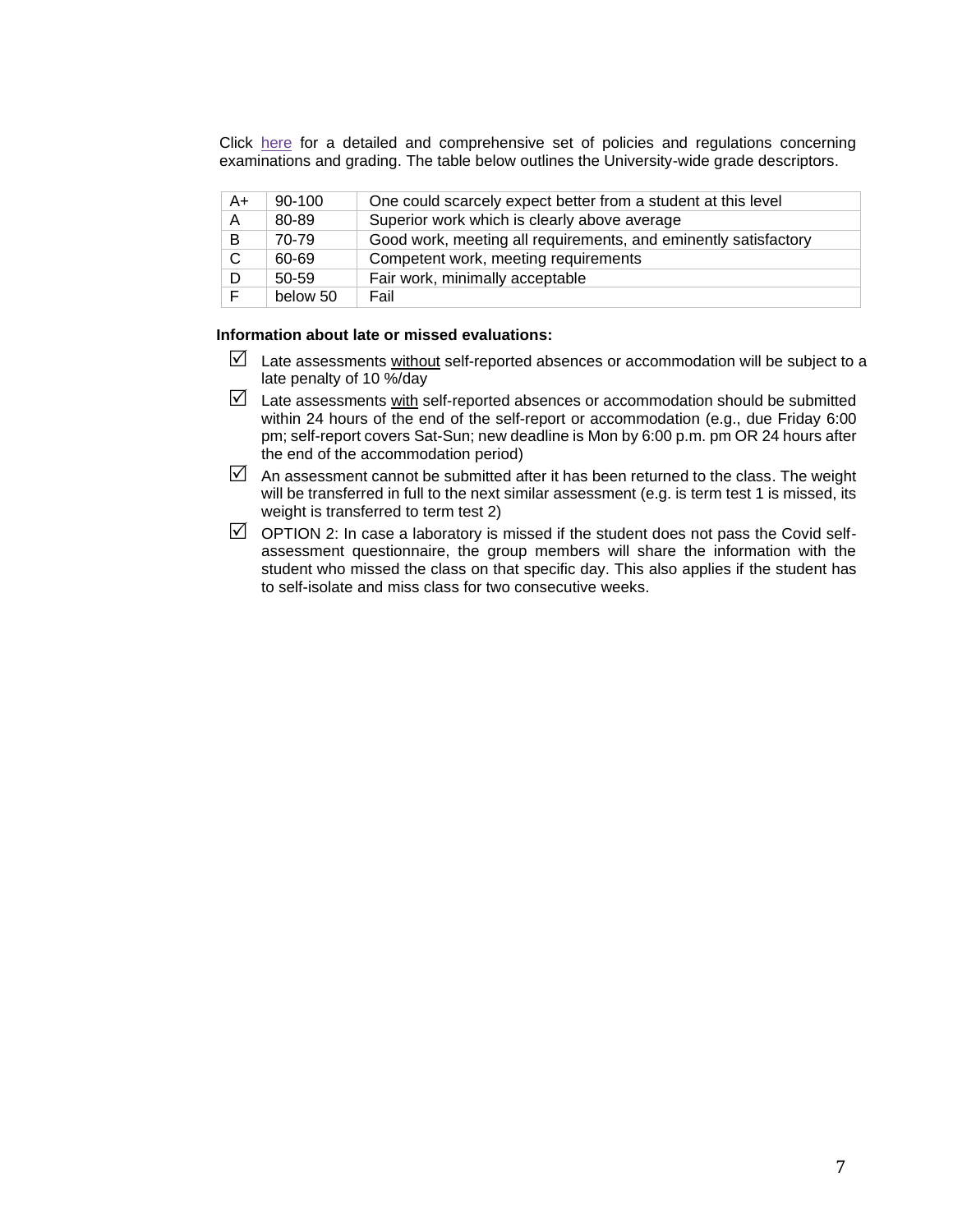## **9. Communication:**

- $\triangleright$  Students should check the OWL site every 24 48 hours
- $\triangledown$  Students should contact their instructor(s) and teaching assistant(s) using e-mail (for personal concerns) or MS Teams (for group questions)



- $\triangledown$  This course will use MS Teams for discussions
- $\triangledown$  Students should post all course-related queries in their assigned Teams channel forum so that everyone can access the questions and responses

## **10. Office Hours:**



 $\boxtimes$  Office hours will be held remotely, by appointment, using MS Teams or Zoom.

 $\Box$  Office hours can be individual or as a group.

## **11. Resources**



 $\Box$  All resources will be posted in OWL

 $\boxtimes$  Questions and discussions will occur via MS Teams

## **12. Professionalism & Privacy:**

Western students are expected to follow the **Student Code of Conduct. Additionally**, the following expectations and professional conduct apply to this course:



- $\boxtimes$  All course materials created by the instructor(s) are copyrighted and cannot be sold/shared
- $\boxtimes$  Recordings are not permitted (audio or video) without explicit permission
- $\triangledown$  Permitted recordings are not to be distributed
- $\boxtimes$  Students will be expected to take an academic integrity pledge before some assessments

## **13. How to Be Successful in this Class:**

Students enrolled in this class should understand the level of autonomy and self-discipline required to be successful.

- 1. Invest in a planner or application to keep track of your courses. Populate all your deadlines at the start of the term and schedule time at the start of each week to get organized and manage your time.
- 2. Make it a daily habit to log onto **OWL and MS Teams** to ensure you have seen everything posted to help you succeed in this class.
- 3. Follow weekly checklists created on OWL or create your own to help you stay on track.
- 4. Take notes as you go through the lesson material. Treat this course as you would a faceto-face course. Keeping handwritten notes or even notes on a regular Word document will help you learn more effectively than just reading or watching the videos.
- 5. Connect with others. Try forming an online study group and try meeting on a weekly basis for study and peer support.
- 6. Do not be afraid to ask questions. If you are struggling with a topic, check the online discussion boards or contact your instructor(s) and or teaching assistant(s).
- 7. Reward yourself for successes. It seems easier to motivate ourselves knowing that there is something waiting for us at the end of the task.

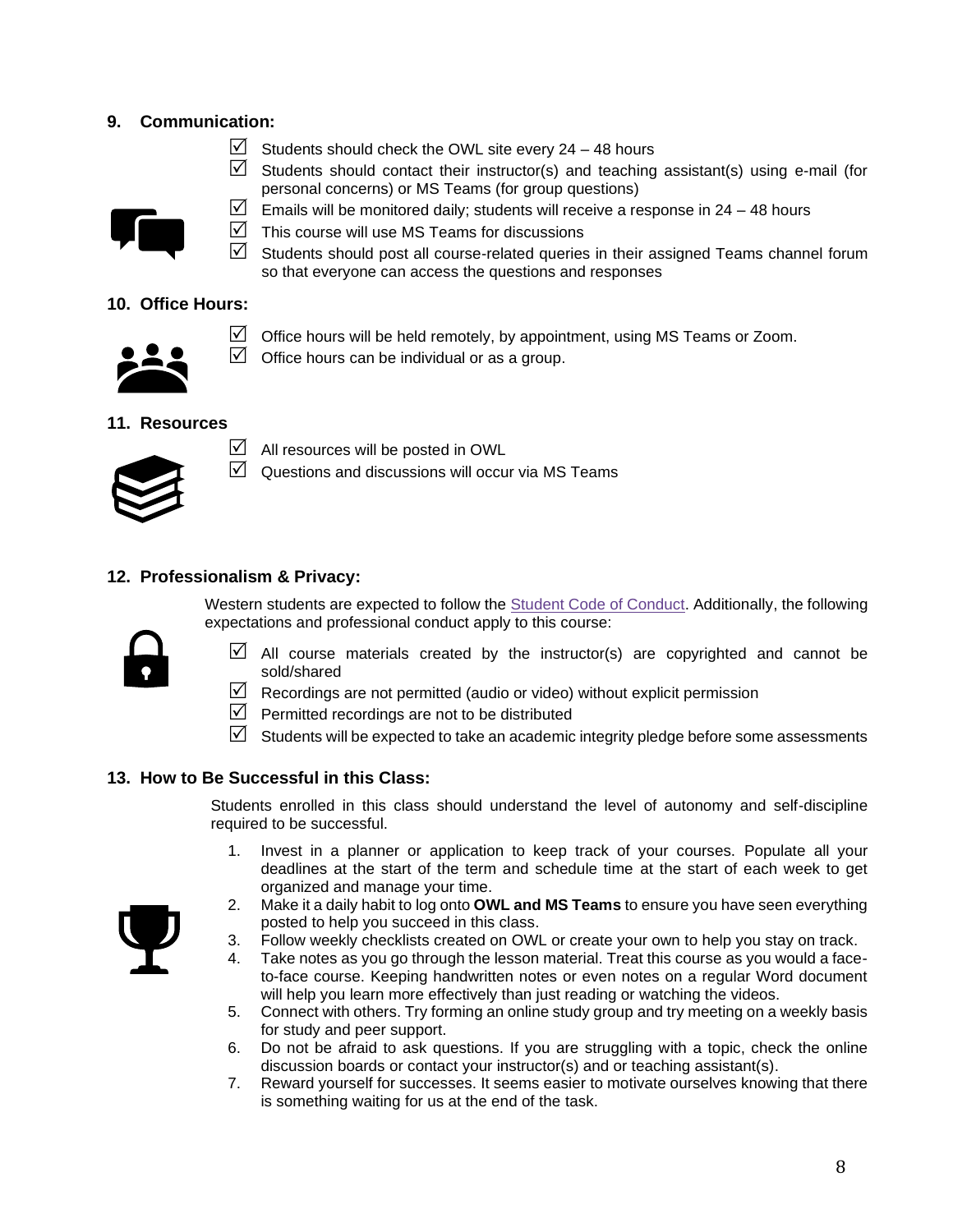### **14. Western Academic Policies and Statements**

### **Absence from Course Commitments**

#### [Policy on Academic Consideration for Student Absences](https://www.uwo.ca/univsec/pdf/academic_policies/appeals/accommodation_illness.pdf)

If you are unable to meet a course requirement due to illness or other serious circumstances, you must seek approval for the absence as soon as possible. Approval can be granted either through a **selfreported absence** or via the **Academic Counselling** unit. Students have two self-reports to use throughout the academic year; absence from course commitments including tests, quizzes, presentations, labs, and assignments that are worth 30% or less can be self-reported. Self-reported absences cover a student for 48 hours (yesterday + today or today + tomorrow). Your instructor will receive notification of your consideration; however, you should contact your instructor immediately regarding your absence. Students are expected to submit missed work within 24 hours of the end of the 48-hour period. Please review details of the [university's policy on academic consideration for student absences.](https://www.uwo.ca/univsec/pdf/academic_policies/appeals/Academic_Consideration_for_absences.pdf)

If you have used both their self-reported absences or will miss more than 48 hours of course requirements, a Student Medical Certificate (SMC) should be signed by a licensed medical or mental health practitioner and you should contact academic counselling. Academic Counselling will be operating virtually this year and can be contacted at [scibmsac@uwo.ca.](mailto:scibmsac@uwo.ca)

#### **Accommodation for Religious Holidays**

The policy on Accommodation for Religious Holidays can be viewed [here.](https://www.uwo.ca/univsec/pdf/academic_policies/appeals/accommodation_religious.pdf)

### **Special Examinations**

A Special Examination is any examination other than the regular examination, and it may be offered only with the permission of the Dean of the Faculty in which the student is registered, in consultation with the instructor and Department Chair. Permission to write a Special Examination may be given on the basis of compassionate or medical grounds with appropriate supporting documents. To provide an opportunity for students to recover from the circumstances resulting in a Special Examination, the University has implemented Special Examinations dates. These dates as well as other important information about examinations and academic standing can be found [here.](http://www.uwo.ca/univsec/pdf/academic_policies/exam/definitions.pdf)

### **Academic Offenses**

"Scholastic offences are taken seriously, and students are directed [here](http://www.uwo.ca/univsec/pdf/academic_policies/appeals/scholastic_discipline_undergrad.pdf) to read the appropriate policy, specifically, the definition of what constitutes a Scholastic Offence.

### **Accessibility Statement**

Please contact the course instructor if you require material in an alternate format or if you require any other arrangements to make this course more accessible to you. You may also wish to contact Accessible Education (AE) at 661-2111 x 82147 for any specific question regarding an accommodation or review [The](https://www.uwo.ca/univsec/pdf/academic_policies/appeals/Academic%20Accommodation_disabilities.pdf)  [policy on Accommodation for Students with Disabilities.](https://www.uwo.ca/univsec/pdf/academic_policies/appeals/Academic%20Accommodation_disabilities.pdf)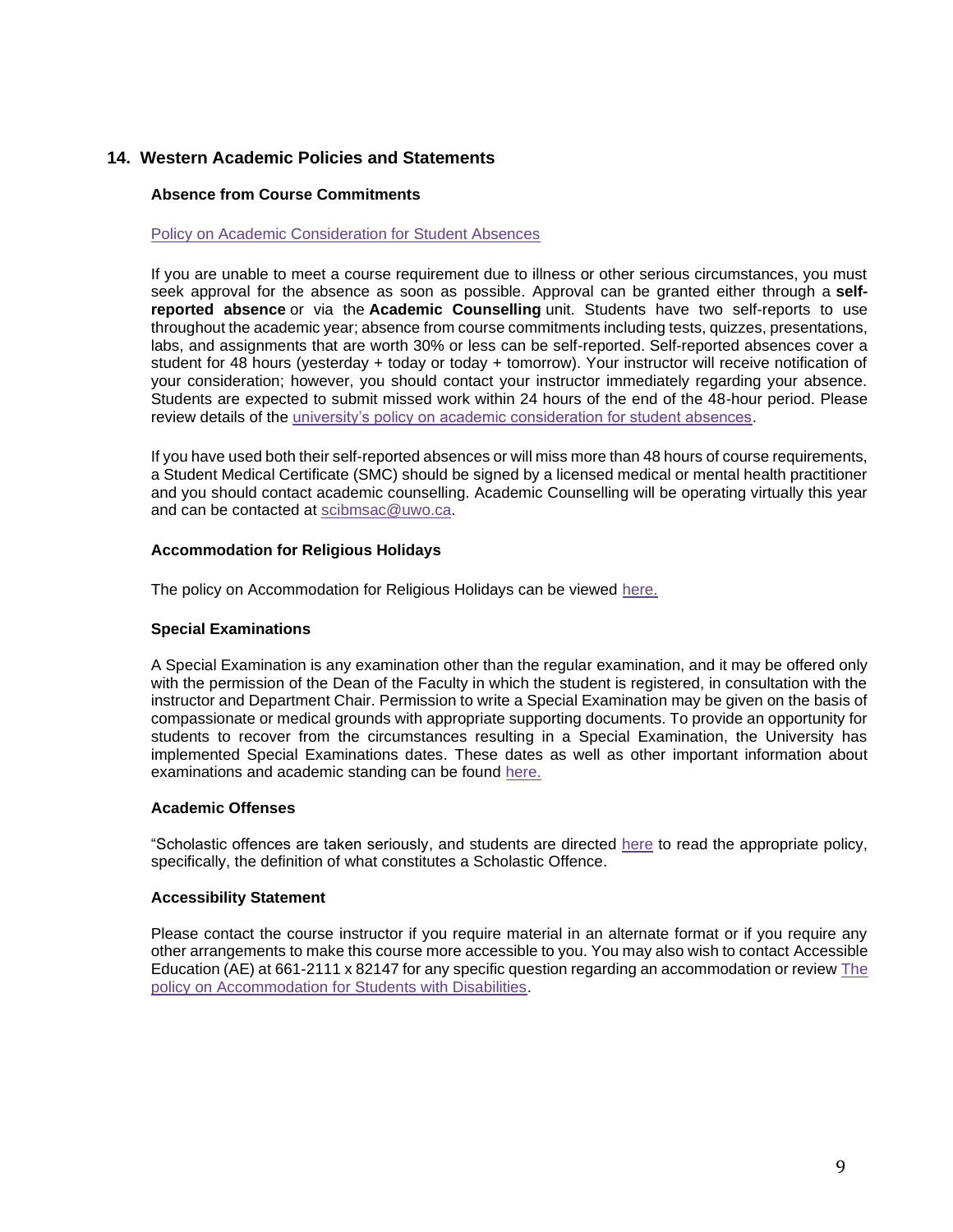### **Correspondence Statement**

The centrally administered **e-mail account** provided to students will be considered the individual's official university e-mail address. It is the responsibility of the account holder to ensure that e-mail received from the University at his/her official university address is attended to in a timely manner. You can read about the privacy and security of the UWO email accounts [here.](https://www.uwo.ca/univsec/privacy/faq.html#ShouldIUse)

### **Discovery Credit Statement**

Students are permitted to designate up to 1.0 Discovery Credit course (or equivalent) for pass/fail grading that can be counted toward the overall course credits required for their degree program. The details of this policy and the deadlines can be found [here.](https://www.uwo.ca/univsec/pdf/academic_policies/registration_progression_grad/coursecredit.pdf)

### **Essay Course Guidelines**

The guidelines for the minimum written assignments refer to the cumulative amount of written work in a course but excludes written work in examinations. You can read about essay course guidelines [here.](https://westerncalendar.uwo.ca/PolicyPages.cfm?Command=showCategory&PolicyCategoryID=6&SelectedCalendar=Live&ArchiveID=#SubHeading_160)

An essay course must normally involve total written assignments (essays or other appropriate prose composition, excluding examinations) as follows:

- Full course (1000 to 1999): at least 3000 words
- Half course (1000 to 1999): at least 1500 words
- Full course (2000 and above): at least 5000 words
- Half course (2000 and above): at least 2500 words

The structure of the essay course must be such that in order to pass the course, the student must exhibit some minimal level of competence in essay writing and the appropriate level of knowledge of the content of the course.

### **Turnitin and other similarity review software**

All assignments will be subject to submission for textual similarity review to the commercial plagiarism detection software under license to the University for the detection of plagiarism. Students will be able to view their results before the final submission. All papers submitted for such checking will be included as source documents in the reference database for the purpose of detecting plagiarism of papers subsequently submitted to the system. Use of the service is subject to the licensing agreement, currently between Western University and [Turnitin.com.](http://www.turnitin.com/)

### **15. BMSUE Academic Policies and Statements**

### **Cell Phone and Electronic Device Policy (for in-person tests and exams)**

The Schulich School of Medicine & Dentistry is committed to ensuring that testing and evaluation are undertaken fairly across all our departments and programs. For all tests and exams, it is the policy of the School that any electronic devices, i.e., cell phones, tablets, cameras, or iPod are strictly prohibited. These devices MUST be left either at home or with the student's bag/jacket at the front of the room and MUST NOT be at the test/exam desk or in the individual's pocket. Any student found with one of these prohibited devices will receive a grade of zero on the test or exam. Non-programmable calculators are only allowed when indicated by the instructor. The program is not responsible for stolen/lost or broken devices.

### **Copyright and Audio/Video Recording Statement**

Course material produced by faculty is copyrighted and to reproduce this material for any purposes other than your own educational use contravenes Canadian Copyright Laws. You must always ask permission to record another individual and you should never share or distribute recordings.